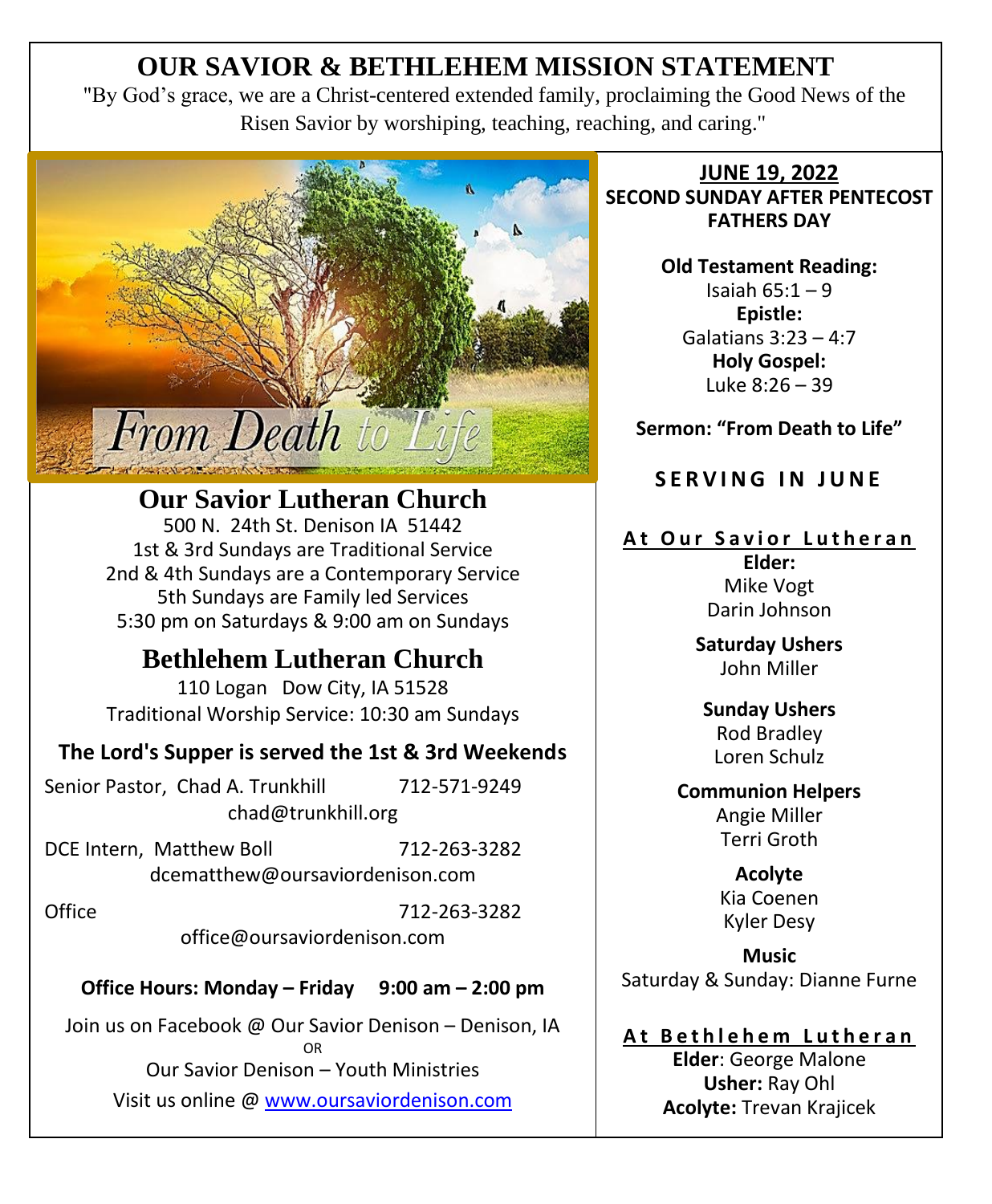## **WE EXTEND A WARM WELCOME TO OUR VISITORS AND GUESTS**

## **VACATION BIBLE SCHOOL Monumental, Celebrating God's Greatness! Summer is just around the corner and so is VBS!**

Our Savior VBS: July 31<sup>st</sup> through August 4<sup>th</sup>, 6:00 pm to 8:00 pm. For 3-year old's (if potty trained) up to  $5<sup>th</sup>$  grade. Click [here](https://nam12.safelinks.protection.outlook.com/?url=https%3A%2F%2Fdocs.google.com%2Fforms%2Fd%2F1CvCv9tDQSHF178M7q8eXdJdMVaU7PAXChUMEhDKvo5k%2Fedit&data=05%7C01%7C%7C462d9ed03f2c405130ef08da48a1dc9e%7C84df9e7fe9f640afb435aaaaaaaaaaaa%7C1%7C0%7C637902157269635366%7CUnknown%7CTWFpbGZsb3d8eyJWIjoiMC4wLjAwMDAiLCJQIjoiV2luMzIiLCJBTiI6Ik1haWwiLCJXVCI6Mn0%3D%7C3000%7C%7C%7C&sdata=pylJTBxFTX5voC5o1eq7%2FBY4mivGKDc4iMY7y7r5rVM%3D&reserved=0) to register for Our Savior Vacation Bible School. The link to register can also be found on the website: [www.oursaviordenison.com](http://www.oursaviordenison.com/) or paper registration forms are available on the Welcome Center or in the office. Bethlehem VBS: July 25<sup>th</sup> through 28<sup>th</sup>, time & details TBA. (Take Note: Early Childhood Camp will not be held this year)



## **A Thank You Note Received**

To Our Savior & Zion Ladies: The family of Kevin Boeck acknowledges, with grateful appreciation, your kind expression of sympathy. Thank You all so much for all who made desserts or salads. Also, for serving and all your work you did! We really appreciate it!

## **Orphan Grain Train Workday Date Set**

We will be sorting and packing clothes for shipments at the Orphan Grain Train warehouse in Ida Grove on Saturday, June 25th from 1 to 4 pm. *All are welcome!*

#### **July Calendar & Grapevine**

A quick reminder to communicate with the office by June  $23<sup>rd</sup>$  any items you want on the July Calendar or in the July Grapevine. Thank you!



## **Thursday Bible Study @ Our Savior**

The Thursday Bible study at Our Savior continues through the summer. The Bible Study is at 9:45 in the north classroom. A new series just started, "The Book of Hebrews". The book of Hebrews was written to people in crisis. They were persecuted, tempted by the rampant sin around them, and doubting their faith in Jesus. It was not so different than what many of us go through

today. Authored by Dr. Derwin Gray. *Everyone Welcome!*

## **American Cancer Society Fundraiser**

American Cancer Society donations from Our Savior have always been wonderful and a great blessing to those who need the services that ACS provides. This year, the Our Savior Relay for Life Team will be collecting donations after each service until the end of the June. Your donations are truly appreciated for this year's fundraiser. If questions, please contact Pat Fleshner at 712-269-5481.



## **Coming in July – Support for the Temporary Aid Program (T.A.P.)**

Our Savior is scheduled to contribute to the Crawford County Temporary Aid program during the month of July. The number of people they serve is consistently high and they depend on regular contributions of basic food items and children's clothing. Watch for more details as we approach July.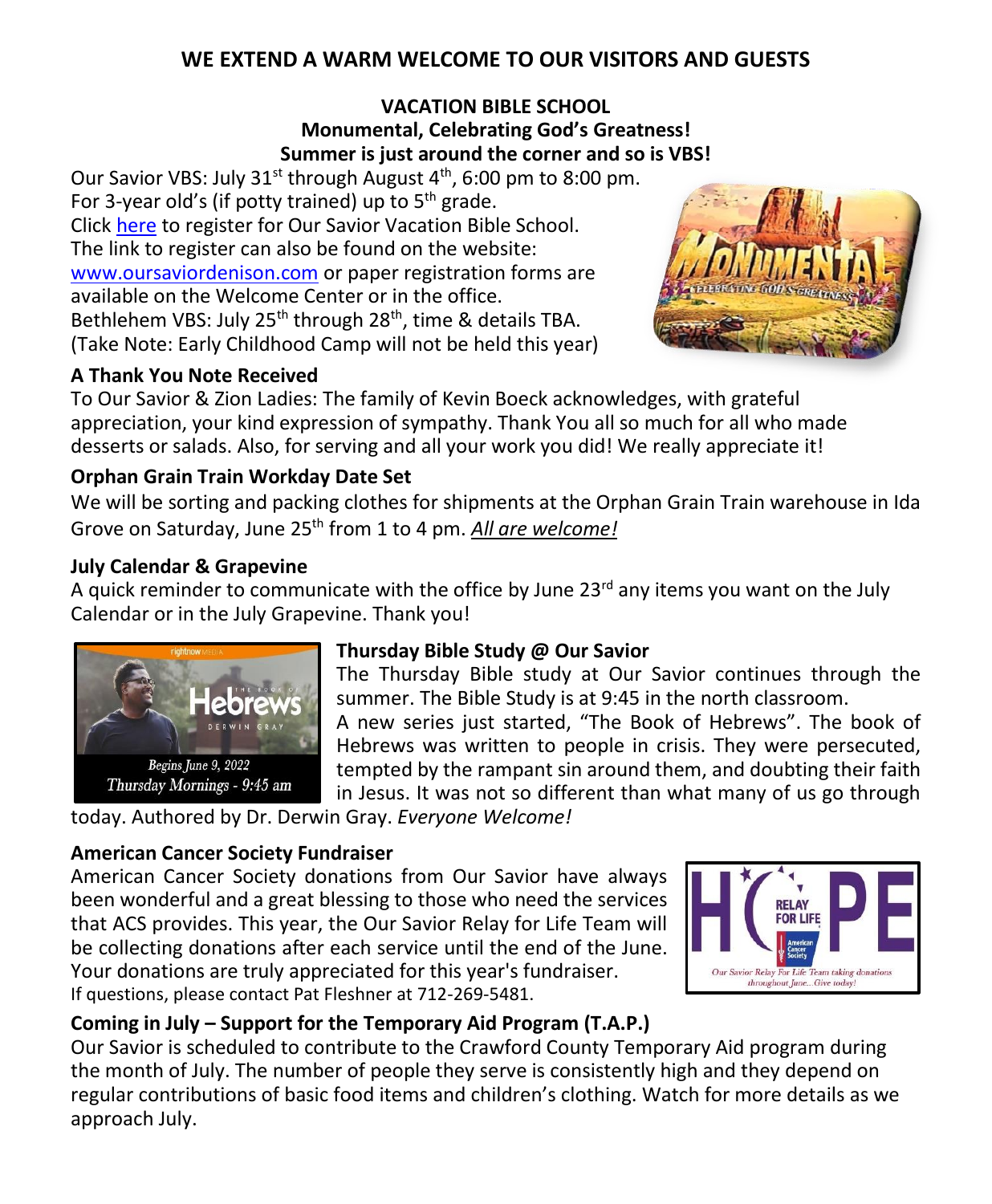#### **Communion Helpers – Thank you!**

Just a quick thank you to all the volunteers who help throughout the year with Communion, and for giving the office a heads up when supplies need to be ordered. Your time and what you do, are very much appreciated! Also, thank you to Angie and Pat for stepping up to complete communion set up duties for the month of July.

## **Remembering and Celebrating with all father's this day!**



We give our thanks, Creator God, for the fathers in our lives. Fatherhood does not come with a manual, and reality teaches us that some fathers excel while Father's, increase the contract of the state of them all – and forgiveness where it  $Day!$  is needed. This Father's Day we remember the many sacrifices fathers make

for their children and families, and the ways – both big and small – they lift children to achieve dreams thought beyond reach. So too, we remember all those who have helped fill the void when fathers pass early or are absent – grandfathers and uncles, brothers and cousins, teachers, pastors, and coaches – and the women of our families. For those who are fathers, we ask for wisdom and humility in the face of the task of parenting. Give them the strength to do well by their children and by You. In Your Holy name, O God, we pray. Amen

(By Rev. Chuck Currie, www.christiantoday.com)

## **MINISTRY FOR JUNE 18 th , 2022 – JUNE 26th, 2022**

## **Saturday – June 18 th** 5:30 – OS Evening Worship  $\pm$

**Sunday – June 19 th**

**FATHERS DAY** 9:00 – Worship Service  $\pm$ After Service: OS Adult Bible Study

**10:30 – Bethlehem Worship Service** T

**Monday – June 20th** 9:00 – Coffee Crew 9:00 – Quilter's **7:00 – Bethlehem Leadership Meeting**

#### **Tuesday – June 21st First Day of Summer**

CCHF Food Distribution @ Presbyterian Church 1:00 pm is Prep and 3:00 pm is distribution

> **THY STRONG WORD** KDSN 104.9 Mon. - Sat. @ 6:25 am June 20th, 2022 – June 25th , 2022 Rev. Chad Trunkhill, Our Savior/Denison & Bethlehem/Dow City

**Wednesday – June 22nd Thursday – June 23rd** 9:45 – OS Bible Study July Calendar and Grapevine info due **Friday – June 24th Saturday – June 25th** 5:30 – OS Evening Worship **Sunday – June 26th** 9:00 – OS Worship Jensen Baptism After Service: Adult Bible Study **10:30 – Bethlehem Worship Service** District Convention through 28th

> **THE LUTHERAN HOUR – KDSN SUNDAYS**  6:30-7:00 am (104.9 FM) 10:30-11:30 am (1530 AM)

| <b>Service</b>             | Date      | Attendance | <b>Offering</b> | <b>Weekly Budget</b> |
|----------------------------|-----------|------------|-----------------|----------------------|
| <b>Our Savior Saturday</b> | 6/11/2022 | 54         | \$8,128.03      | \$6,893.00           |
| <b>Our Savior Sunday</b>   | 6/12/2022 | 108        |                 |                      |
| <b>Bethlehem Sunday</b>    | 6/12/2022 | 61         | \$1.266.00      | \$1,305.00           |